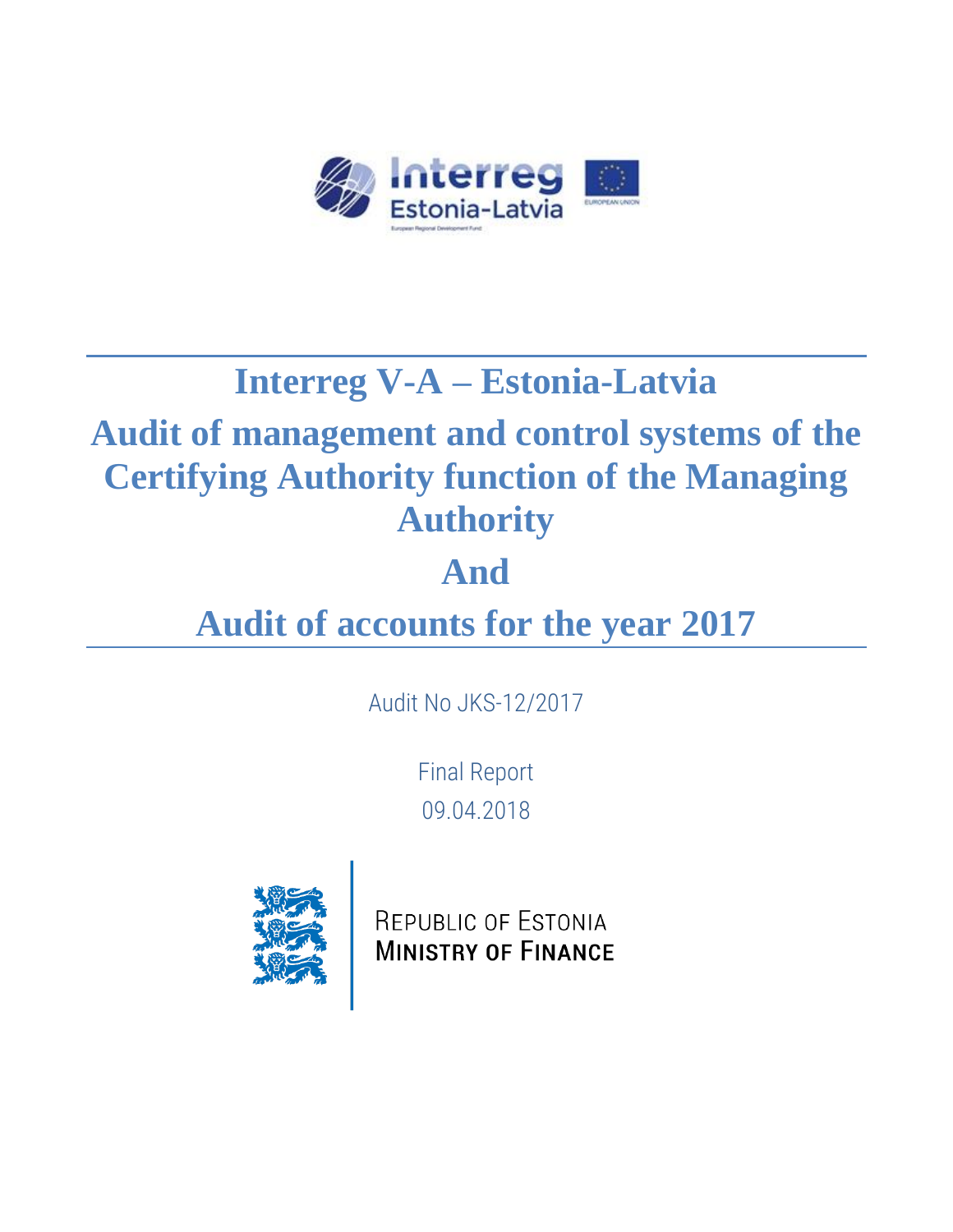Audit final report recipients:

Ms. Ege Ello, Head of the Managing Authority

Ms. Kerli Luts, Chief Specialist of the Managing Authority

### <span id="page-1-0"></span>**EXECUTIVE SUMMARY**

The first purpose of this audit was to assess the effectiveness of the management and control systems (herewith as MCS) of Cooperation Programme Interreg V-A – Estonia-Latvia (herewith as Programme) in administrating the Certifying Authority function of the Managing Authority (herewith as the CA). The second purpose of this audit was to carry out the audit of accounts (herewith as the AoA) in respect to the accounting year 2017.

The assessment of the MCS was carried out on the basis of the key requirements 9, 10, 11, 12 and 13 (herewith as KR9-KR13, respectively) as defined with the Commission Delegated Regulation (EU) No 480/2014 and specified with the EC Guidance for the Commission and Member States on a common methodology for the assessment of management and control systems in the Member States (EGESIF\_14-0010 18/12/2014).

The assessment of the AoA was carried out on the basis of the Article 137 (1) of Regulation (EU) 1303/2013 and Article 29 of Delegated Act (EU) 480/2014 that give the responsibility of the annual AoA to the Audit Authority (herewith as the AA) and specified with the EC Guidance for Member States on Audit of Accounts (EGESIF\_15\_0016- 02 final 05/02/2016).

By compiling the final audit opinion, the auditors took into account the evidence gathered and conclusions made during the audit work.

#### **SUMMARY OF THE AUDIT RESULTS**

As the result of this audit, the Audit Authority (herewith as AA) is in opinion that the MCS of the Programme in respect of the KR9-KR13 works well, only minor improvements are needed (Category 1<sup>1</sup>).

The detailed results by assessment criteria of the KR9-KR13 are presented in Part B of this report and the summary table of results in Annex 1.

During the audit, one non-significant<sup>2</sup> finding was made.

As a result of this audit, the AA also issues an unqualified opinion for the accounts of the Programme for the year 2017

The auditors make the assumption that the information presented to them during the audit including both in written and verbal form describe the MCS of the Programme correctly and in accordance with its actuality. Should there exist information that was not known or not presented to the auditors at the time, the results and the opinion may have been different.

The audit has been carried out in accordance with internationally accepted internal auditing standards of the IIA – International Standards for the Professional Practice of Internal Auditing.

The final audit report will be published at the homepage of the Ministry of Finance.

 $\overline{a}$ 

<sup>1</sup> Category 1 – Works well. No or only minor improvements needed

Category 2 - Works, but some improvements are needed

Category 3 – Works partially; substantial improvements are needed

Category 4 – Essentially does not work.

<sup>&</sup>lt;sup>2</sup> Significant findings are findings that describe an error in the auditee's MCS which has a significant effect on the possibility of fulfilling its critical tasks and requirements (this may include systemic errors). Significant findings require immediate action from the auditee's management in order to correct those errors.

Non-significant findings are findings that describe an error in the auditee's MCS which has a non-significant effect on the possibility of fulfilling its critical tasks and requirements (this may include random errors). Non-significant findings require action from the auditee's management in order to correct those errors.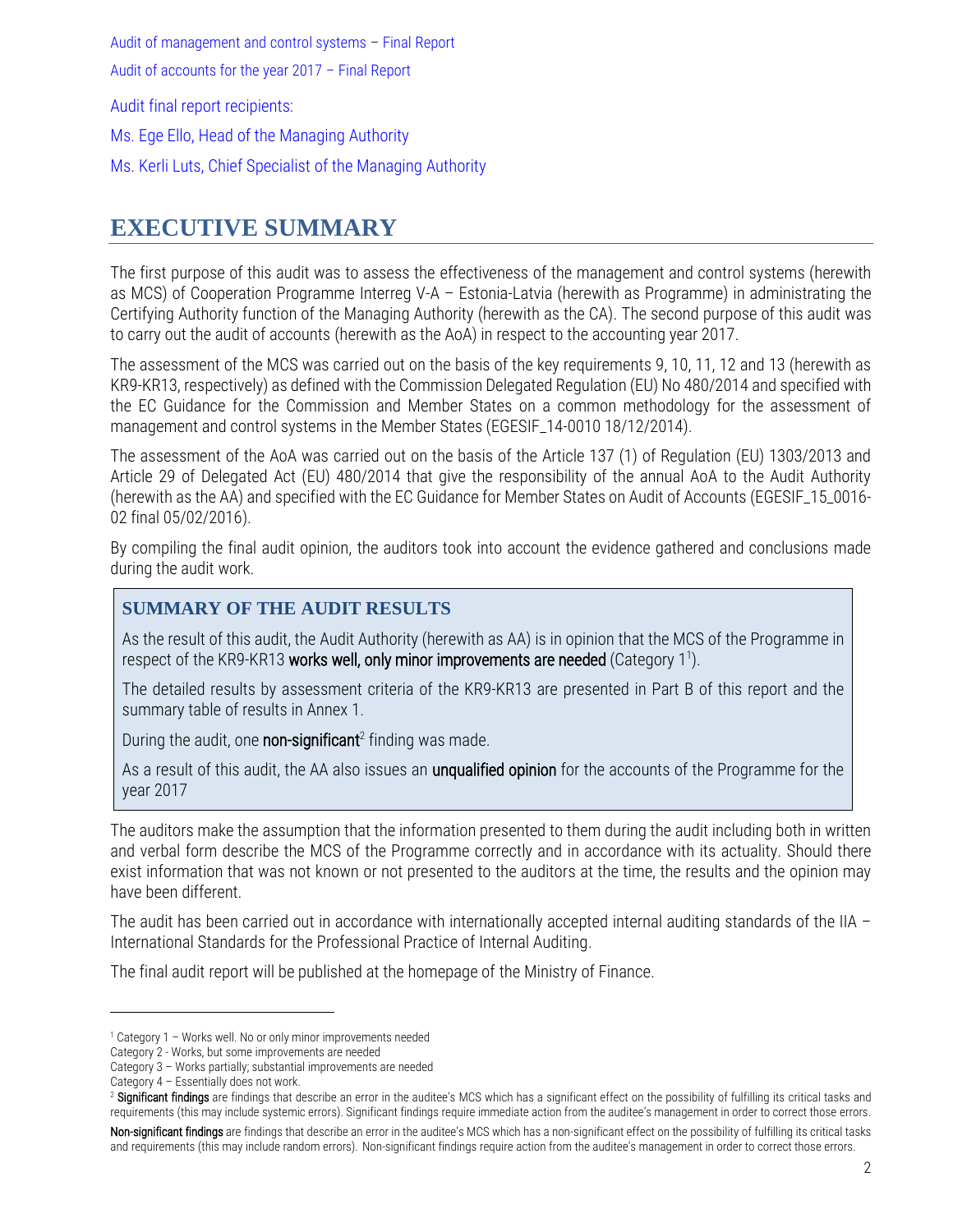The audit team wishes to thank the employees of the Programme for their cooperation and assistance during the audit work.

#### Final Report consists of 11 pages.

#### Audit supervisor: and the state of the Audit manager:

*(Signed electronically) (Signed electronically)*

Kadi Peets Mart Pechter

Head of Audit Unit II Lead Auditor of Audit Unit II Lead Auditor of Audit Unit II<br>Financial Control Department Financial Control Department Financial Control Department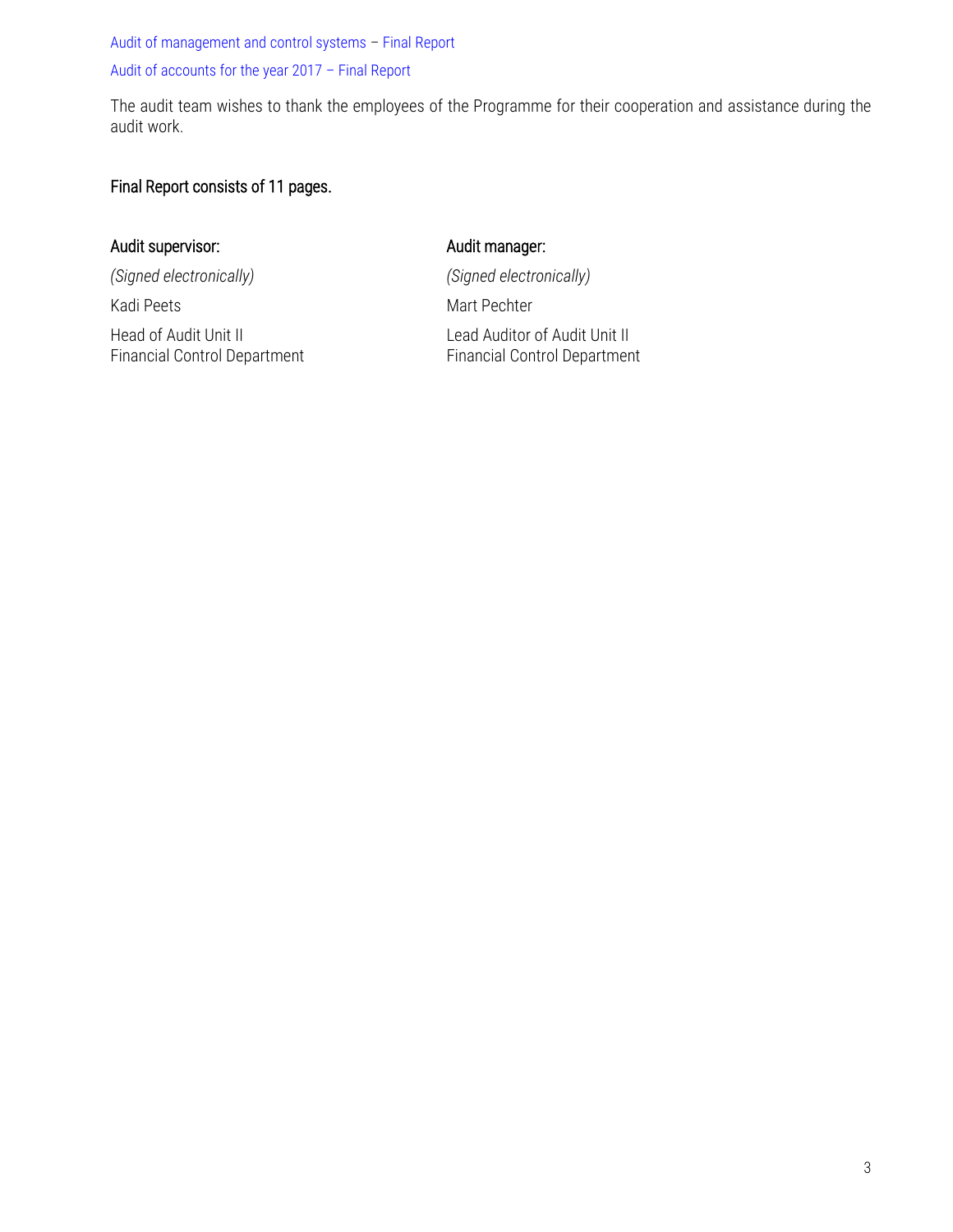## <span id="page-3-0"></span>**TABLE OF CONTENTS**

| $\overline{1}$ . |                                                                                                              |  |  |  |  |
|------------------|--------------------------------------------------------------------------------------------------------------|--|--|--|--|
| 2.               |                                                                                                              |  |  |  |  |
| $\mathcal{S}$    |                                                                                                              |  |  |  |  |
| $\overline{4}$ . |                                                                                                              |  |  |  |  |
|                  |                                                                                                              |  |  |  |  |
|                  |                                                                                                              |  |  |  |  |
|                  | Finding 9.2.1. The human resources assigned to the CA functions should be assessed and corrected in possible |  |  |  |  |
|                  |                                                                                                              |  |  |  |  |
|                  |                                                                                                              |  |  |  |  |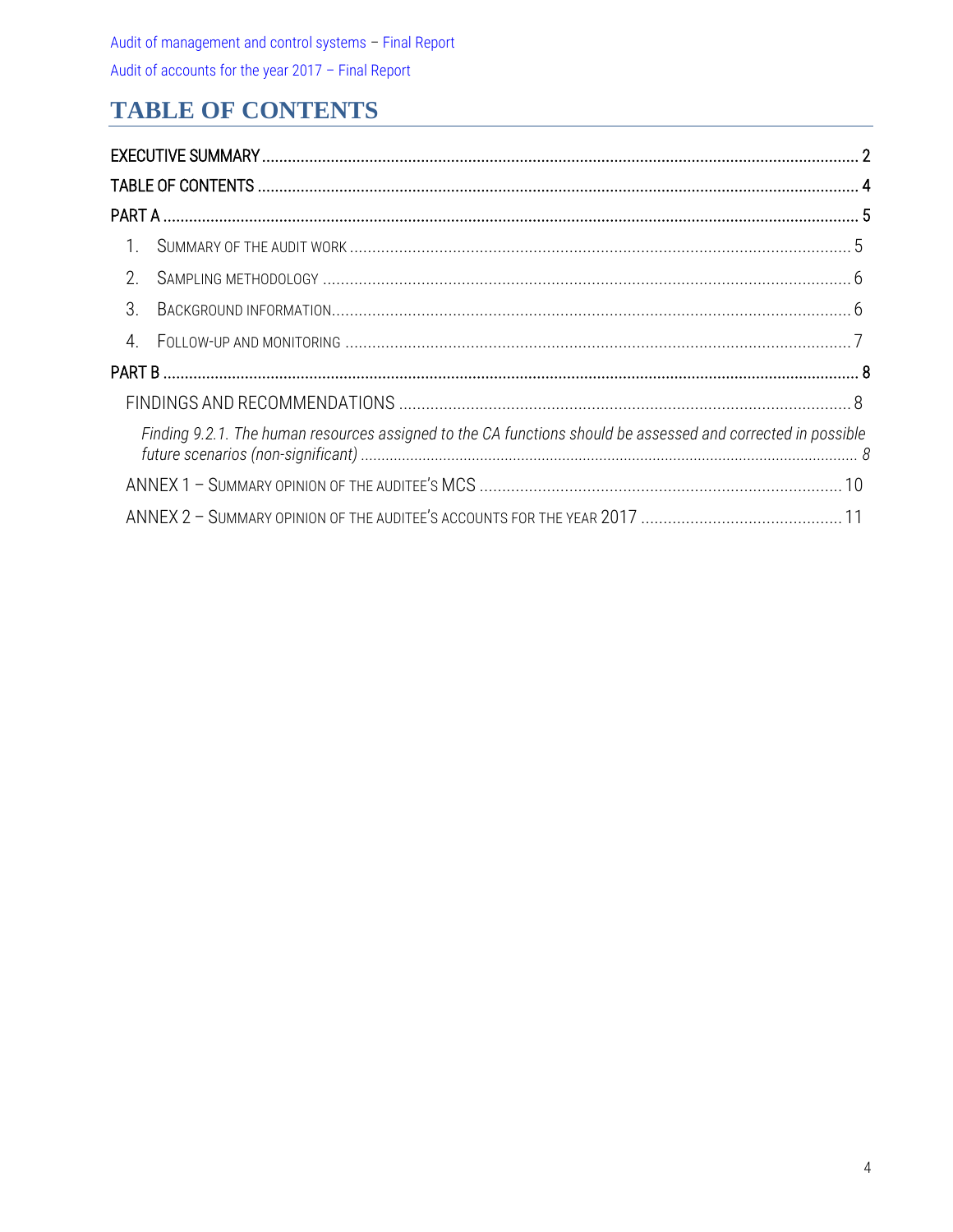### <span id="page-4-0"></span>**PART A**

#### <span id="page-4-1"></span>**1. Summary of the audit work**

In accordance with the Article 127(1) of the CPR and the working plan of the AA for the year 2017, the AA carried out an audit on the MCS on the CA of the Programme as used for the programming period of 2014-2020. The purpose of the audit was to give an independent opinion on the functioning and effectiveness of the MCS in that regard.

In accordance with the Article 123(1) of the CPR and the working plan of the AA for the year 2017, the AA also carried out an audit on the AoA on accounts of the Programme for the year 2017. The purpose of the audit was to give an independent opinion on the accounts.

The audit was carried out between 13<sup>th</sup> of December 2017 and 20<sup>th</sup> of March 2018. The audit was managed and the audit procedures carried out by a Lead Auditor of Audit Unit II of the Financial Control Department of the Ministry of Finance (herewith as FCD), Mart Pechter. The audit supervisor was the Head of Audit Unit II of the FCD, Kadi Peets.

#### First, for the audit of the MCS of the CA.

In order to present an opinion, the MCS in regards to the CA was analyzed and tested in accordance with the KR9 – KR13 and its sub-criteria $3$ .

The audit was based on the following documents:

- **-** Programme Manual of the Programme (updated August 2017);
- **-** Description of the MCS of the Programme (updated on the 15th of December, 2016);
- **-** Selected documents, such as applications, reports and tables in the eMS system used by the CA.

In order to form an opinion, the following audit procedures were carried out:

- **-** The evaluation of compliance of the principles of the CA set out in the description of the MCS with the principles of the KR9-13;
- **-** The testing of compliance of these principles in the actual information and working processes contained within the eMS system for the CA;
- **-** The evaluation of the same compliance with the details of practice actually used by the CA.

#### Second, for the AoA.

 $\overline{a}$ 

In order to present an opinion, the audit took into account the following information:<sup>4</sup>

- **-** The results of systems audits;
- **-** The results of audits of operations;
	- o Here, since only five projects had amounts certified, and since those amounts contained only lump-sum payments for preparatory costs, no audits of operations were carried out, but instead all those amounts were verified as if they had been during audits of operations.
- **-** Final additional verifications on the draft audit accounts.

For the final additional verifications, audit work was carried out for the draft accounts, as the AA checked:

**-** The appendix 1 (columns A and B) of the accounts;

<sup>&</sup>lt;sup>3</sup> The criteria are described in detail in "Guidance for the Commission and Member States on a common methodology for the assessment of management and control systems in the Member States"

<sup>4</sup>The principles are described in detail in "Guidance for Member States on Audit of Accounts"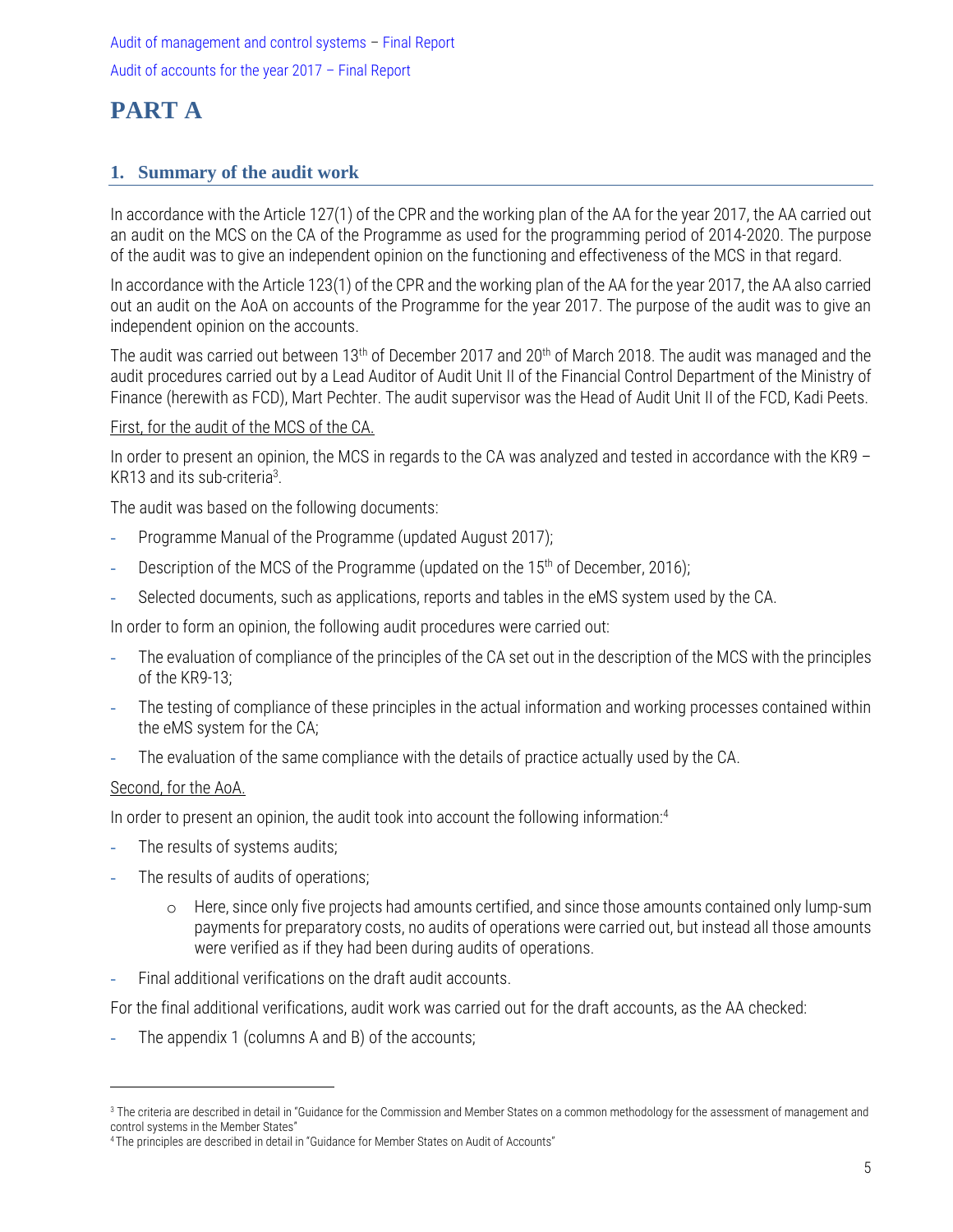Audit of management and control systems – Final Report

#### Audit of accounts for the year 2017 – Final Report

- **-** The information available at the MA's level;
- **-** The appendixes 2 and 4 of the accounts (those contained no information);
- **-** The appendixes 3, 5, 6 and 7 of the accounts (those contained no information);
- **-** The appendix 8 of the accounts (this contained no information).

The audit work for both the MCS of the CA as well as the AoA was based on the methodology developed by the FCD for the programming period of 2014-2020.

#### <span id="page-5-0"></span>**2. Sampling methodology**

In order to test for the practice, different projects were selected for testing.

Although no audits of operations were carried out, for the AoA, all projects included in the accounts (a total of five) were approached as if audits of operations were carried out on them as follows:

- Use of funding as intended;
- Accuracy of bookkeeping records;
- Amount and timing of funding;
- Granting of state aid;
- Communication and publicity.

Carrying out of public procurements was also reviewed, but it was found that it was not applicable to those sums declared.

No ineligible amounts were discovered. Please see details from Annex 2.

The same projects were chosen for testing the CA function. Their inclusion in the amounts certified was tracked to the project, partner and payment level. No errors were discovered in the process.

<span id="page-5-1"></span>The tables and other information compiled by the eMS for the CA were viewed without singling out specific projects.

#### **3. Background information**

In accordance with the Article 127(1) of the CPR, the AA shall ensure that audits are carried out on the proper functioning of the MCS of the operational programme.

The audit of the CA was added to the working plan of the AA for the following reasons:

- **-** The CA as a function of the MA had been inspected during the compliance assessment, but it had not been a subject of a systems audit yet during the programming period.
- **-** The CA has a critical role in the preparation of the accounts and as such, should be a subject of a systems audit before the first annual accounts.

For the accounts of the year 2017, the MCS audit of the CA was done in parallel to the AoA.

In accordance with Article 137 (1) of Regulation (EU) 1303/2013 and Article 29 of Delegated Act (EU) 480/2014, the AA has the obligation to carry out the annual AoA.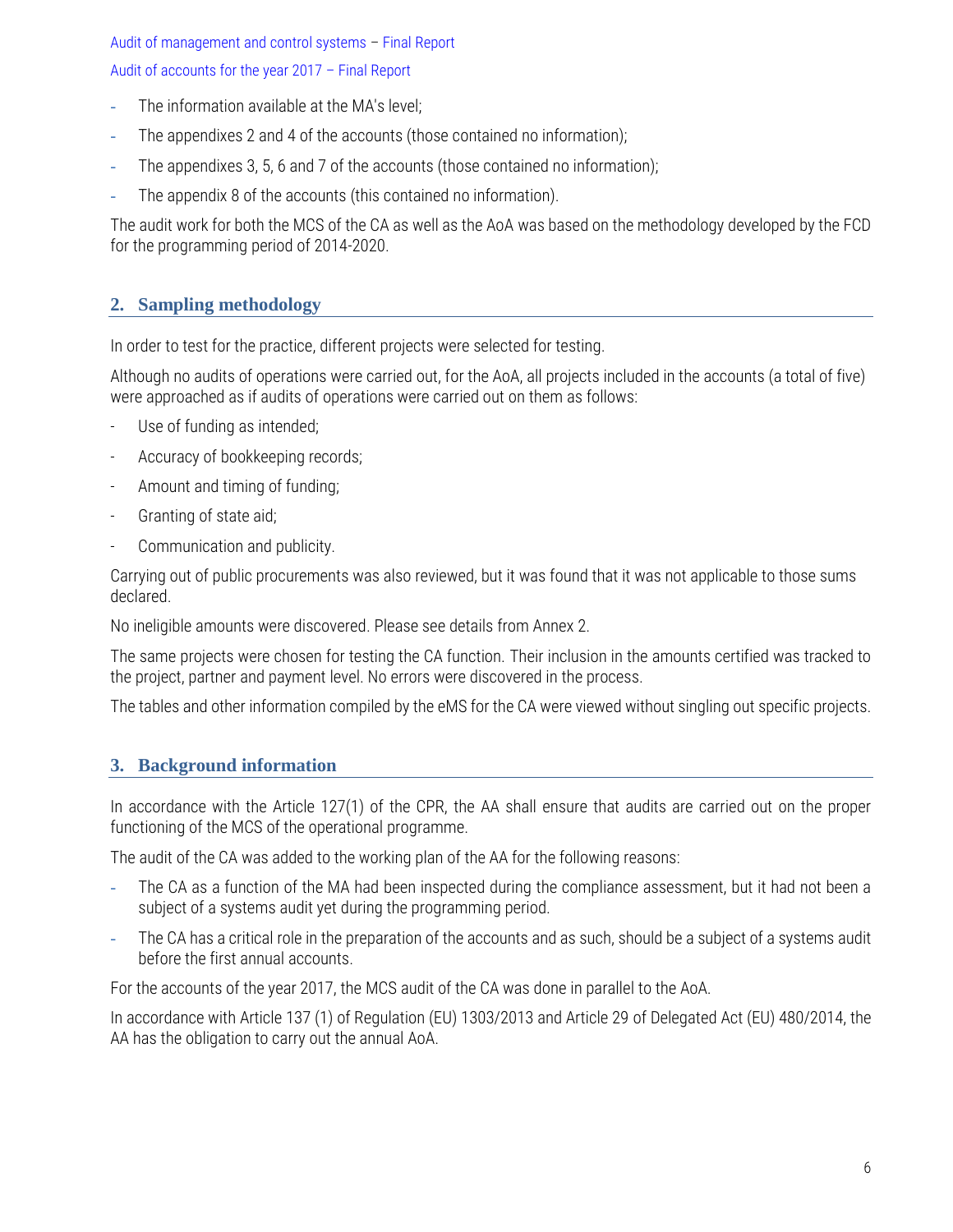#### <span id="page-6-0"></span>**4. Follow-up and monitoring**

The auditee must take into consideration all the findings and recommendations presented in the Part B of this report. The MA is responsible for the follow-up and monitoring of the implementation of measures taken as a result and will report of the results in a written form. The final opinion on the implementation of measures will be given by the AA. If necessary, a follow-up audit may be conducted.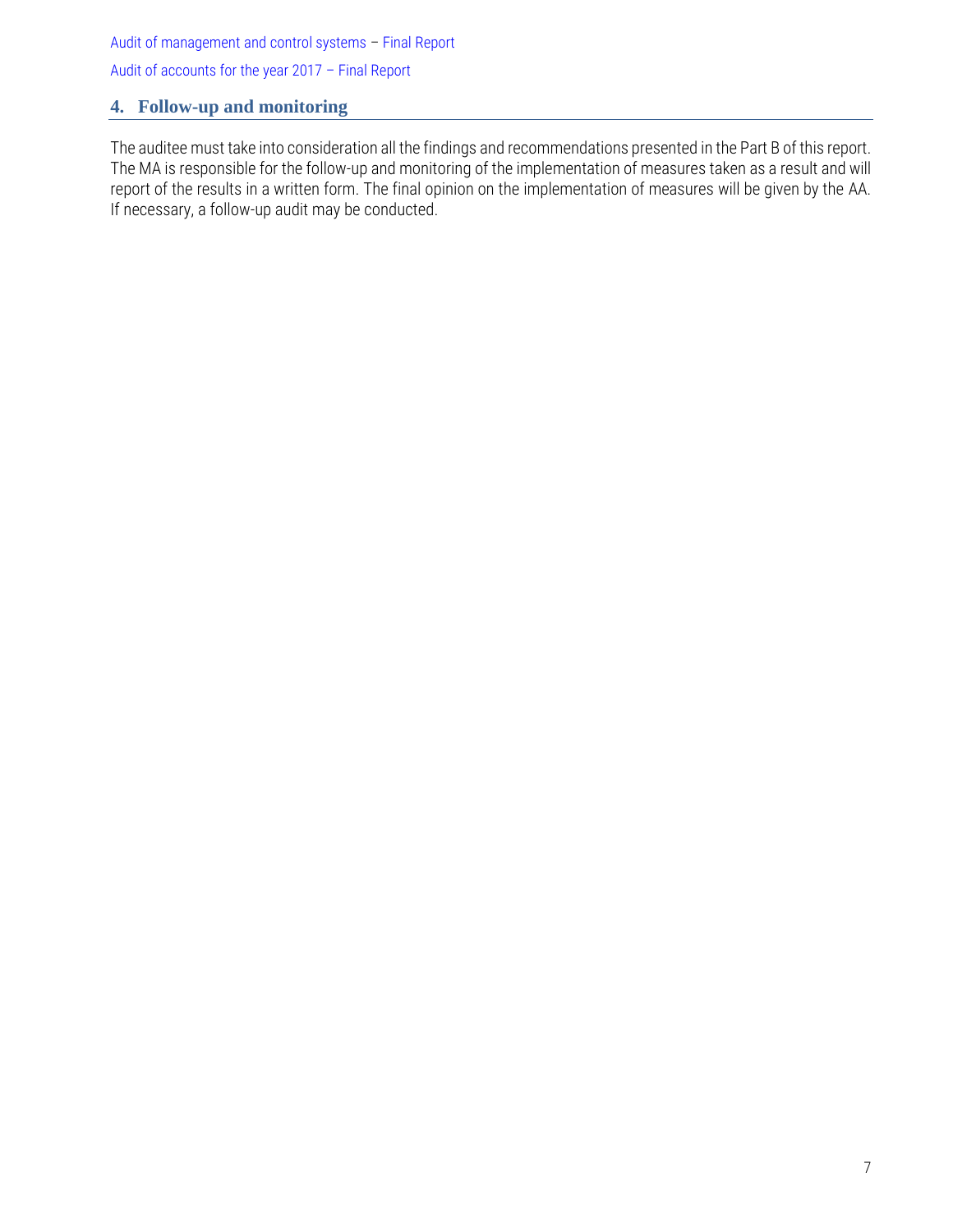### <span id="page-7-0"></span>**PART B**

#### <span id="page-7-1"></span>**FINDINGS AND RECOMMENDATIONS**

**Key requirement 9: Adequate separation of functions and adequate system for reporting and monitoring where the responsible authority entrust execution of tasks to another authority**

As the result of this audit, the auditor finds that the MCS of the Programme of the CA regarded via the KR9 works, only minor improvements are needed (Category 1)<sup>5</sup>

#### **Assessment criteria 9.2**

Adequate number of sufficiently qualified human resources at the different levels and for the different functions within the CA, taking into account the number, size and complexity of the programmes concerned, including appropriate outsourcing arrangements if any.

The AA is of the opinion that the CA is generally in accordance with the principles of assessment criteria 9.2, but some improvements are needed.

#### <span id="page-7-2"></span>**Finding 9.2.1. The human resources assigned to the CA functions should be assessed and corrected in possible future scenarios (non-significant)**

Based on the key requirement 9 in relation to the CA and the assessment criteria 9.2. "Adequate number of sufficiently qualified human resources at the different levels and for the different functions within the CA", as based on the Regulation (EU) No 1303/2013 of the European Parliament and the Council, the auditors assessed the human resources allocated to the CA function as fulfilled by the MA.

As of the time of the audit, the human resources are adequate for the functions of the CA in the Estonia-Latvia programme, as there is one full-time person assigned to the tasks. However, that person must also currently fulfil the functions of the CA in the Estonia-Russia programme, which means that both programmes are attended by the resources of one-half of a full-time person. As the programmes are only in the beginning stage, this remains sufficient for the time being. However, it is foreseen that during the life-cycle of both programmes, the need for the resources in the CA function will rise as the larger amount of information from the projects is processed.

RISK: The auditors project that the current arrangement for the resources at the CA function will not remain sufficient for the entirety of the life of the programme. This may cause delays in processing the payment applications, accounts and other responsibilities of the CA that may hinder the functioning of the Programme as a whole

RECOMMENDATION: It is recommended for the MA to strongly consider this issue when conducting the annual risk assessment. This should include projecting the workload related to the CA function for each coming year and assigning necessary resources for that, which may include increasing the resources up to one full-time person for Estonia-Latvia programme alone

#### COMMENT FROM THE MA:

 $\overline{a}$ 

<sup>5</sup> Category 1 – Works well. No or only minor improvements needed

Category 2 - Works, but some improvements are needed

Category 3 – Works partially; substantial improvements are needed

Category 4 – Essentially does not work.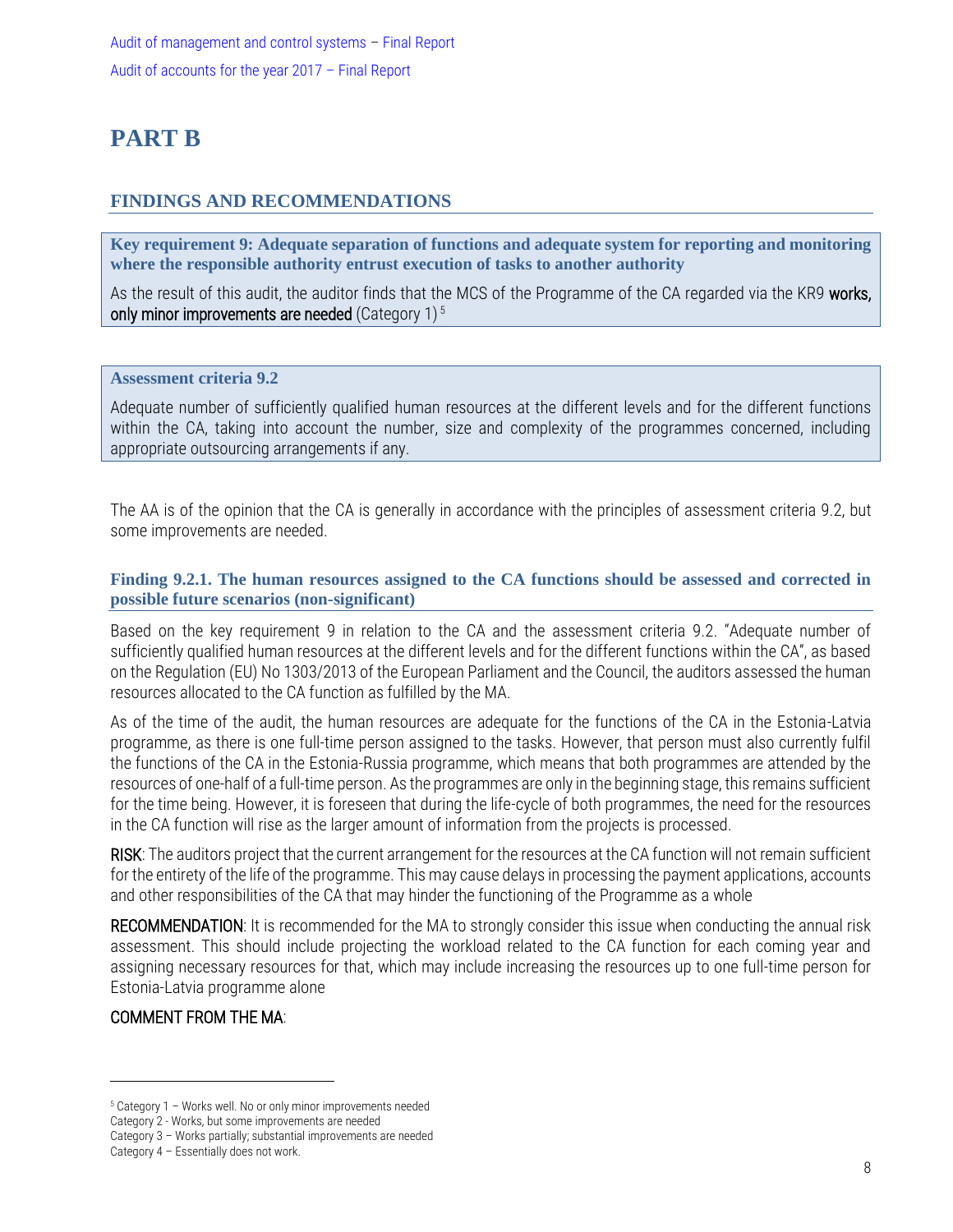Audit of management and control systems – Final Report

#### Audit of accounts for the year 2017 – Final Report

In March 2018 MA carried out mapping of the tasks and working time of the Chief Specialist who carries out the tasks of the Certifying Authority. The aim of the exercise was to understand better the work load of the position and make a prognosis, whether part-time (0,5) position covers the needs of the programme. Also, in March 2018 MA launched simplification of the payment procedure, according to which book-keepers of the State Shared Service Center have access to eMS system for getting information about payments that need to be done and submitting information about payments executed. As a result, we expect decrease of the workload of the Chief Specialist who carries out the tasks of the Certifying Authority. Managing Authority plans to carry out second mapping of the tasks and working time of this specific position in autumn 2018.

MA will strongly consider the issue during annual risk assessment. Also, the topic has been communicated during the preparations of relocation of the MA to State Shared Service Center.

#### COMMENT FROM THE AA:

The AA agrees with the comments and explanations and will review the results of the mapping of tasks of the Chief Specialist as well as the results of the risk assessment in the future.

**Key requirement 10: Adequate procedures for drawing-up and submitting payment applications**

As the result of this audit, the auditor finds that the MCS of the Programme of the CA regarded via the KR10 works, no improvements are needed (Category 1) $^6$ 

**Key requirement 11: Appropriate computerized records of expenditure declared and of the corresponding public contribution are maintained**

As the result of this audit, the auditor finds that the MCS of the Programme of the CA regarded via the KR11 works, no improvements are needed (Category 1)

**Key requirement 12: Appropriate and complete account of amounts recoverable, recovered and withdrawn**

As the result of this audit, the auditor finds that the MCS of the Programme of the CA regarded via the KR12 works, no improvements are needed (Category 1)

**Key requirement 13: Appropriate procedures for drawing up and certifying the completeness, accuracy and veracity of the accounts**

As the result of this audit, the auditor finds that the MCS of the Programme of the CA regarded via the KR13 works, no improvements are needed (Category 1)

 $\overline{a}$ 

<sup>6</sup> Category 1 – Works well. No or only minor improvements needed

Category 2 - Works, but some improvements are needed

Category 3 – Works partially; substantial improvements are needed

Category 4 – Essentially does not work.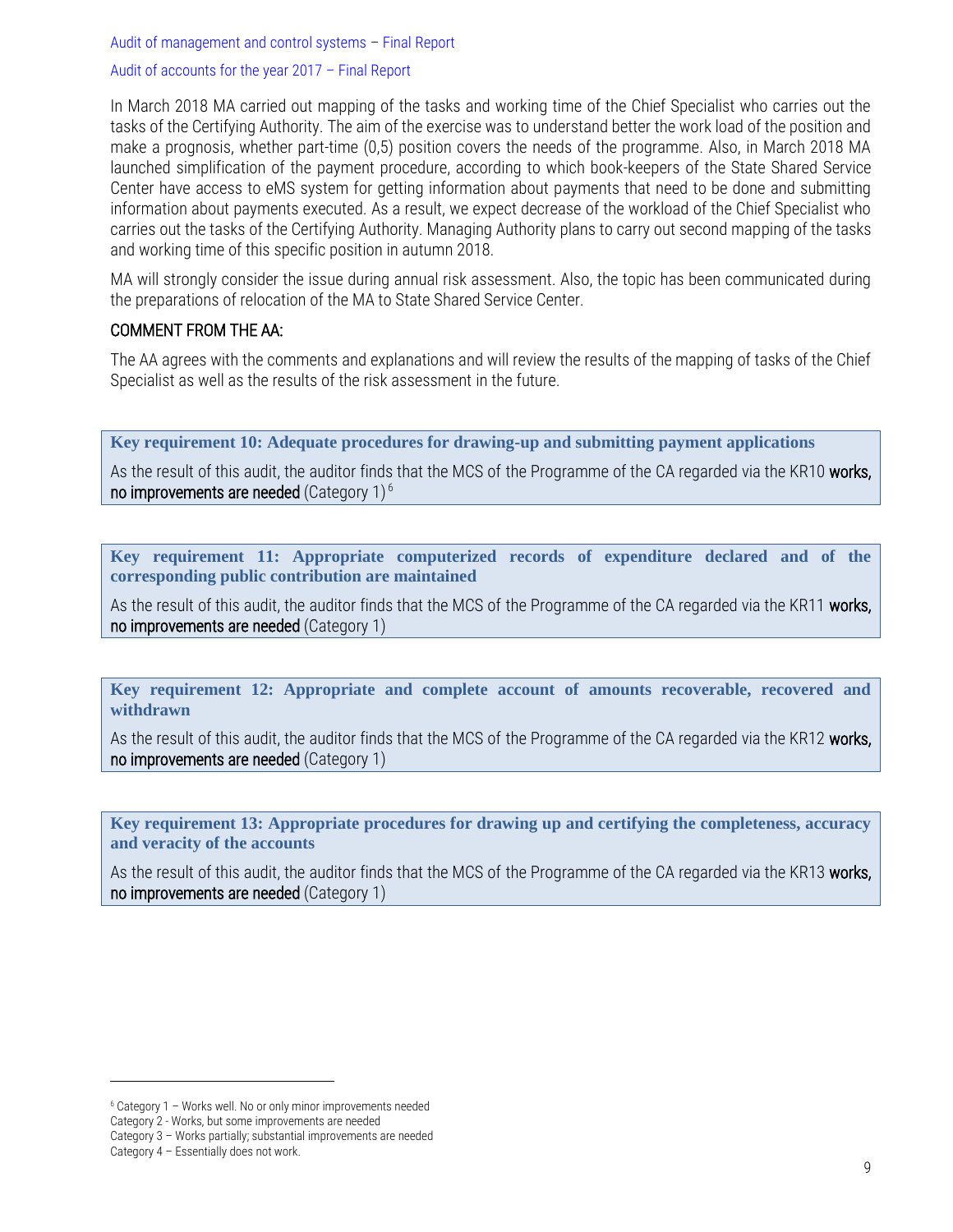#### <span id="page-9-0"></span>**ANNEX 1 – Summary opinion of the auditee's MCS**

| Key requirement                                                                                                                                                                                  | Category 1 | Category 2 | Category 3 | Category 4 |
|--------------------------------------------------------------------------------------------------------------------------------------------------------------------------------------------------|------------|------------|------------|------------|
| Key requirement 9: Adequate separation of<br>functions and adequate system for reporting<br>and monitoring where the responsible<br>authority entrust execution of tasks to another<br>authority | X          |            |            |            |
| Key requirement 10: Adequate procedures for<br>drawing-up and submitting payment<br>applications                                                                                                 | X          |            |            |            |
| Key requirement 11: Appropriate computerized<br>records of expenditure declared and of the<br>corresponding public contribution are<br>maintained                                                | X          |            |            |            |
| Key requirement 12: Appropriate and complete<br>account of amounts recoverable, recovered<br>and withdrawn                                                                                       | X          |            |            |            |
| Key requirement 13: Appropriate procedures<br>for drawing up and certifying the<br>completeness, accuracy and veracity of the<br>accounts                                                        | χ          |            |            |            |
| Summary opinion of the auditee's MCS                                                                                                                                                             | X          |            |            |            |